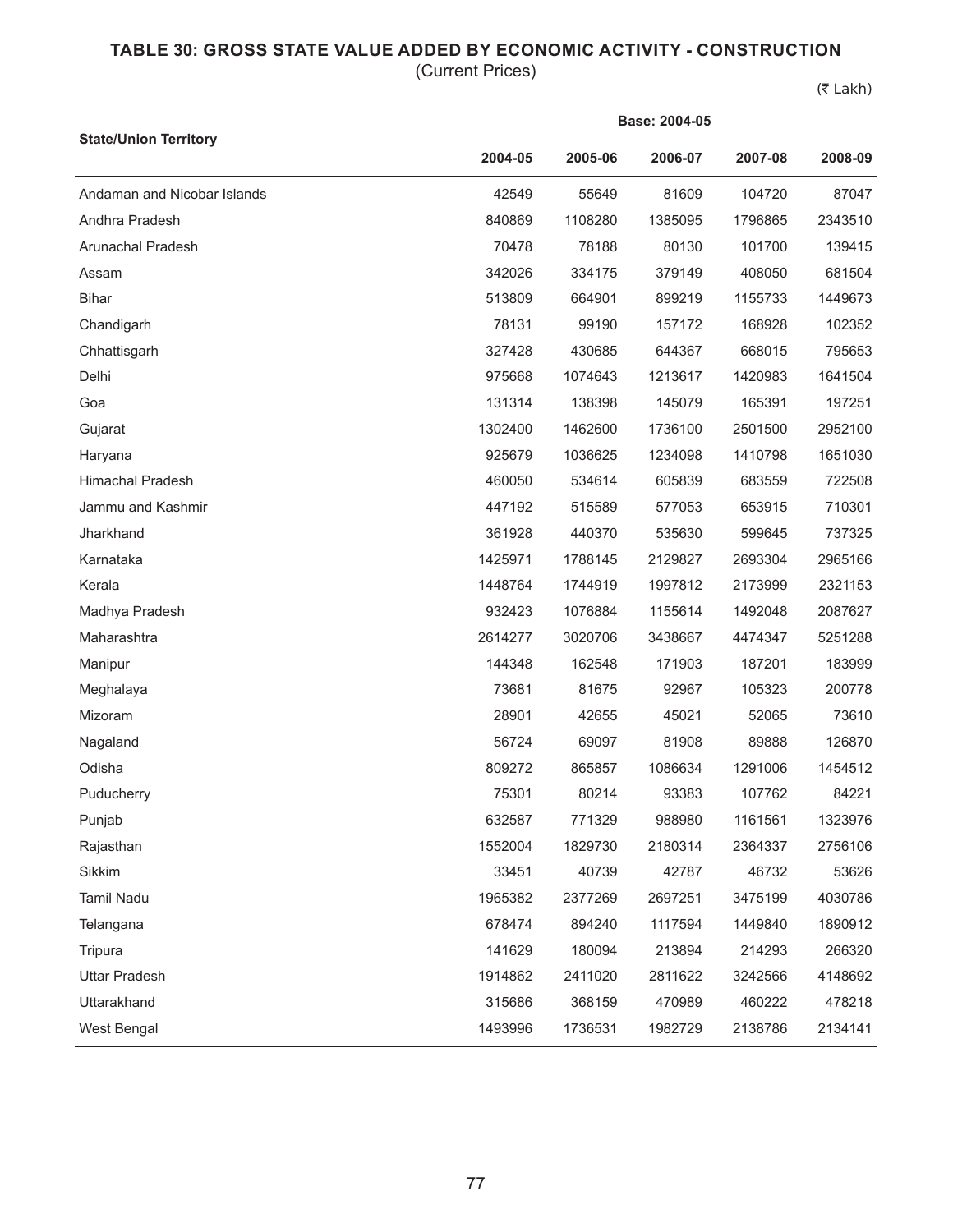## **TABLE 30: GROSS STATE VALUE ADDED BY ECONOMIC ACTIVITY - CONSTRUCTION**

(Current Prices) *(Contd.)*

 $(5$  Lakh)

|                              | Base: 2004-05 |         |         |         |         |          |  |  |
|------------------------------|---------------|---------|---------|---------|---------|----------|--|--|
| <b>State/Union Territory</b> | 2009-10       | 2010-11 | 2011-12 | 2012-13 | 2013-14 | 2014-15  |  |  |
| Andaman and Nicobar Islands  | 88167         | 89927   | 116058  | 139697  | 161791  |          |  |  |
| Andhra Pradesh               | 2568331       | 2925434 | 3272902 | 3531270 | 3934863 | 4315796  |  |  |
| Arunachal Pradesh            | 126848        | 170872  | 177106  | 162641  | 228226  | 267265   |  |  |
| Assam                        | 751883        | 980372  | 1207478 | 1234060 | 1406698 | 1719382  |  |  |
| <b>Bihar</b>                 | 1900314       | 2759008 | 3204857 | 3481141 | 4332465 | 5175718  |  |  |
| Chandigarh                   | 132402        | 129623  | 157257  | 149416  | 162214  |          |  |  |
| Chhattisgarh                 | 959843        | 1184310 | 1972150 | 2283751 | 2542761 | 2805972  |  |  |
| Delhi                        | 1912090       | 1877257 | 2031961 | 2129321 | 2325002 | 2488922  |  |  |
| Goa                          | 213097        | 214012  | 246168  | 272227  | 309898  |          |  |  |
| Gujarat                      | 3165500       | 3530132 | 4406820 | 4928428 | 5682406 |          |  |  |
| Haryana                      | 2040135       | 2198095 | 2725249 | 3138426 | 3582028 | 4101336  |  |  |
| Himachal Pradesh             | 727246        | 730546  | 775873  | 832706  | 896659  |          |  |  |
| Jammu and Kashmir            | 742807        | 756316  | 875868  | 939753  | 1022628 | 1074737  |  |  |
| Jharkhand                    | 809118        | 1071165 | 1188249 | 1346478 | 1586797 | 1870008  |  |  |
| Karnataka                    | 3082831       | 3873002 | 4512772 | 4864079 | 5405811 | 5902978  |  |  |
| Kerala                       | 2821823       | 3519114 | 4001345 | 4397675 | 4664792 |          |  |  |
| Madhya Pradesh               | 2272221       | 2853082 | 3356342 | 3689229 | 4052878 | 4468340  |  |  |
| Maharashtra                  | 5565753       | 6836807 | 7927714 | 8555310 | 9487771 | 10953362 |  |  |
| Manipur                      | 190168        | 141558  | 185394  | 189881  | 207715  |          |  |  |
| Meghalaya                    | 210830        | 231059  | 331810  | 366205  | 449012  | 490563   |  |  |
| Mizoram                      | 78957         | 80651   | 96516   | 147574  | 225642  |          |  |  |
| Nagaland                     | 128387        | 107585  | 147240  | 164173  | 183053  | 204653   |  |  |
| Odisha                       | 1578871       | 1960122 | 2431848 | 2623069 | 2790102 | 3506082  |  |  |
| Puducherry                   | 116691        | 130380  | 147658  | 156278  | 193044  | 205724   |  |  |
| Punjab                       | 1520815       | 1605207 | 1744742 | 1932141 | 2091999 | 2265844  |  |  |
| Rajasthan                    | 2814614       | 3384819 | 3945760 | 4374724 | 4717309 | 5181700  |  |  |
| Sikkim                       | 61853         | 70880   | 100257  | 152815  | 213466  |          |  |  |
| Tamil Nadu                   | 4545024       | 6036379 | 7141080 | 7631185 | 8421210 | 9725378  |  |  |
| Telangana                    | 2072313       | 2360454 | 2624910 | 3009219 | 3275502 | 3694161  |  |  |
| Tripura                      | 253339        | 242852  | 313832  | 341813  | 381609  |          |  |  |
| <b>Uttar Pradesh</b>         | 4704014       | 5223325 | 5727443 | 6508586 | 7327126 | 7984450  |  |  |
| Uttarakhand                  | 587487        | 695064  | 835653  | 885634  | 1164339 | 1407898  |  |  |
| West Bengal                  | 2431780       | 2903357 | 3111584 | 3211014 | 3446437 | 3947473  |  |  |